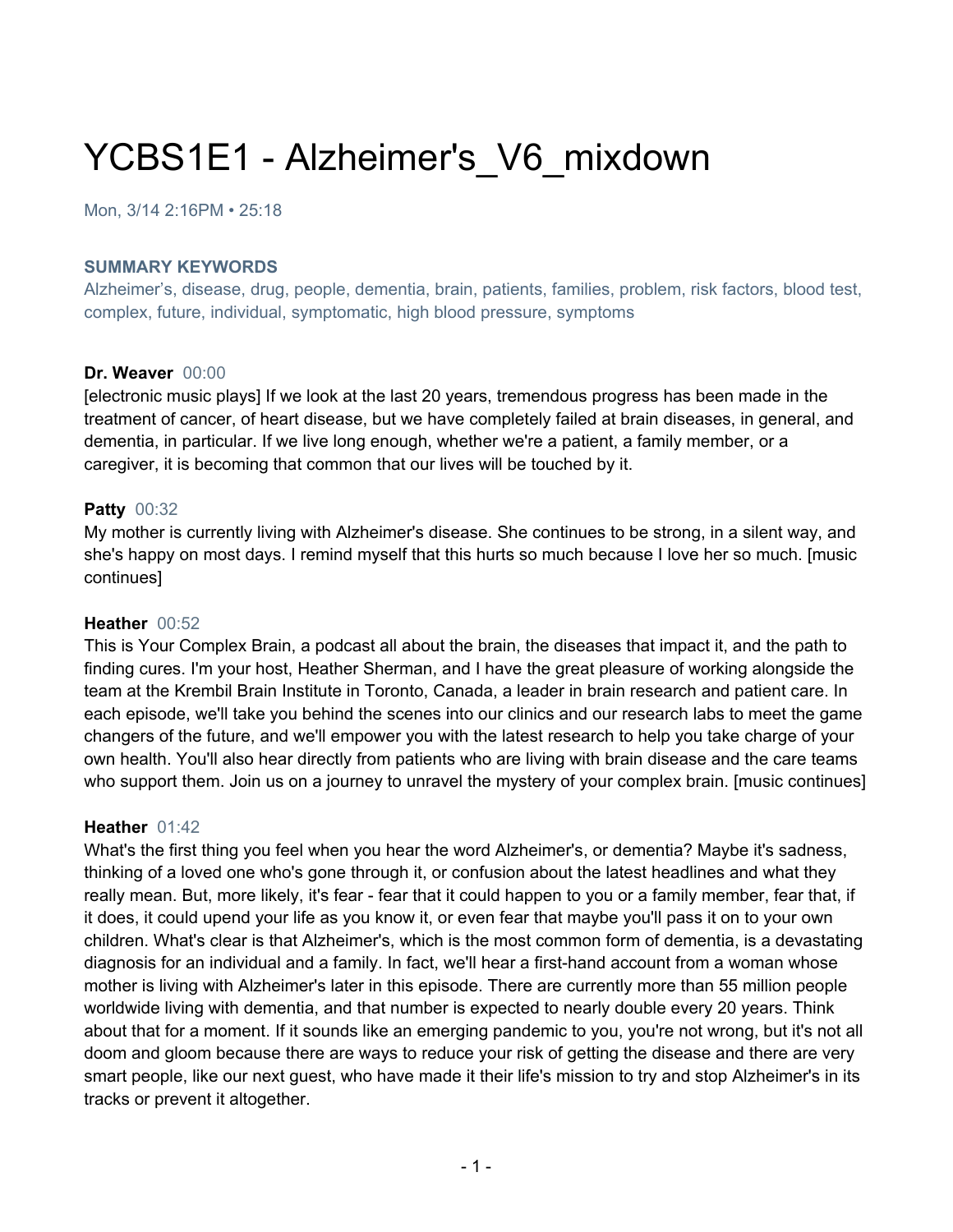## **Dr. Weaver** 02:51

The chemical changes in the brain that happen before the person becomes symptomatic with Alzheimer's are happening 20, 30 years before their first symptom. Maybe the cure is already out there. Maybe the drug is out there, and we just can't recognize it, we can't see it.

## **Heather** 03:13

Dr. Donald Weaver is Canada's only neurologist who is also a medicinal chemist. He is Co-Director of Krembil Brain Institute and a leading researcher in the field of Alzheimer's. Dr. Weaver, thank you so much for joining me on the podcast today.

# **Patty** 03:27

And thank you for having me here.

## **Heather** 03:29

It's a pleasure. So, let's dive right in and start with what everybody's talking about. There's an Alzheimer's drug on the market right now called aducanumab, and there's been a lot of controversy and confusion about the efficacy of this drug. So, what do people need to know?

## **Dr. Weaver** 03:44

Aducanumab certainly is a source of controversy right now. It is approved in the United States, but nowhere else. Aducanumab is a biologic, so it's not a pill that you take; it's an injection that you receive. Families and patients with symptomatic Alzheimer's disease want to know, you know, "Can I take this particular drug?" and "Why is it approved?" It was approved because it targets the clumping and aggregation of this protein called amyloid and, for many, many years, amyloid clumping was thought to be the mechanism, the key to disease progression. I think that that is now heavily disputed and, even though we have a drug that supposedly deals with that, interrupting this is not going to be enough, and you'd have to get it so early in the course of the disease that, by the time you're symptomatic, it's too late.

### **Heather** 04:53

So, what would you tell the patients and their families who are coming to you, asking for this drug?

# **Dr. Weaver** 04:58

I can understand a patient's and families' desperation. This is an awful, awful disease and they will do anything to try to prevent it from progressing, and so, because of that, there's an interest in anything, and aducanumab certainly is an agent which has some justification for it. However, it's very expensive, it has a significant number of side effects, and it's not really been proven to truly reverse this disease. So, my duty as a physician, is to first do no harm, and I appreciate the desperation, but we have to balance risk versus benefits and, in that sort of scale, my personal opinion is that aducanumab is found wanting. You know, we always say that a voyage of 1,000 miles begins with a single step. Well, aducanumab is more than a single step. It's a whole lot of steps in the right direction, but it's not the end goal. It's not where we need to be. It's just a milestone on the way.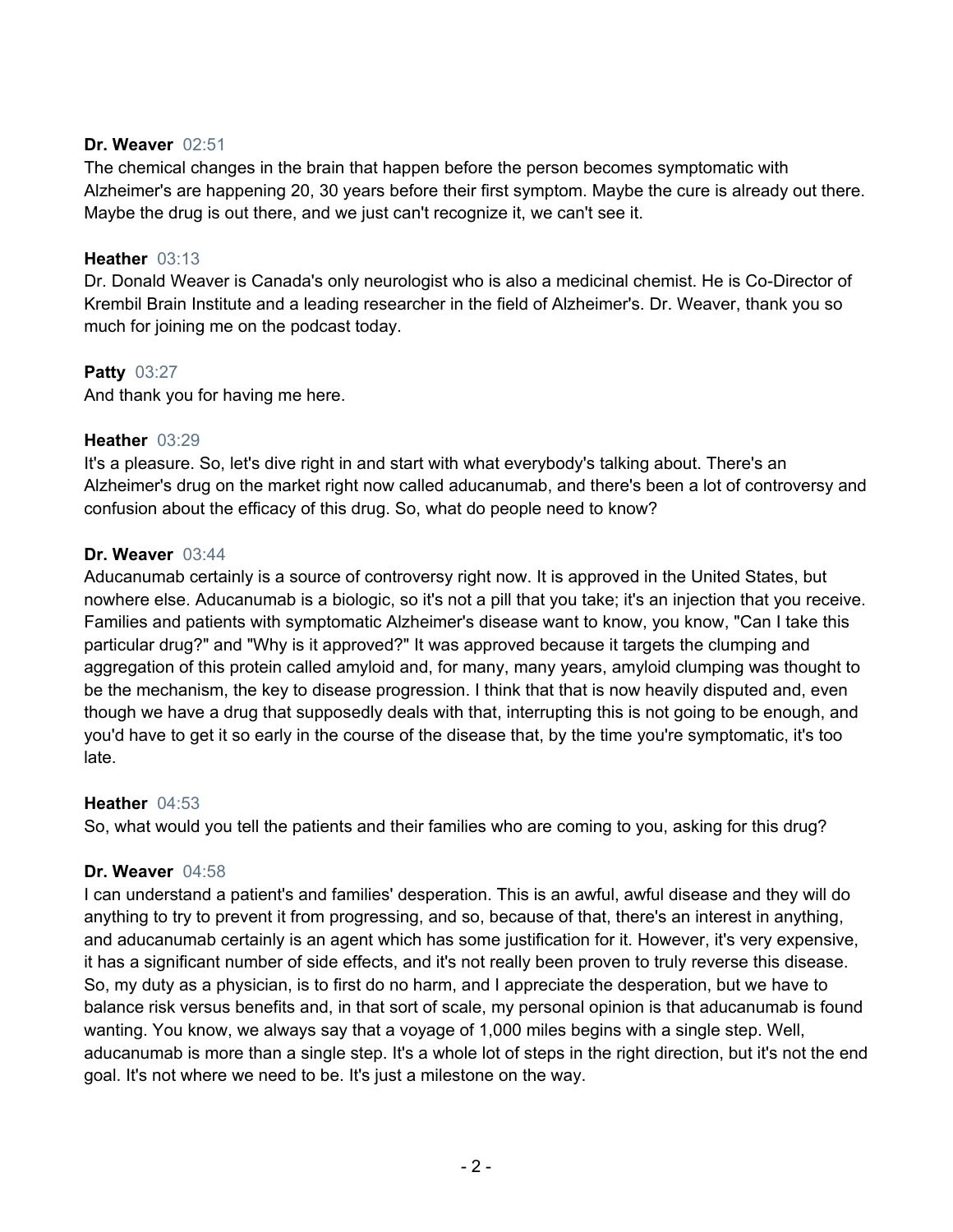### **Heather** 06:19

And can you clarify for us... Health Canada hasn't yet approved this drug, here in Canada. Correct?

#### **Dr. Weaver** 06:24

You are correct. Health Canada has not approved the use of aducanumab for distribution in Canada at this time. I mean, I always like to say, "Global diseases need global solutions," and aducanumab is not a global solution. [gentle electronic music]

#### **Heather** 06:44

You're a medicinal chemist. You've got a whole team working on an Alzheimer's drug in your lab at the Krembil Brain Institute. So, where does your research stand, currently? Have you made any progress on that?

#### **Dr. Weaver** 06:54

We're always making progress, of course. When I speak to the people in my lab, I like to draw a comparison between Alzheimer's disease and high blood pressure, and I like to point out that high blood pressure, mechanistically speaking, is a trivial disease compared to Alzheimer's, and yet, we have lots and lots of different medications that work by lots of different mechanisms, and many people on more than one medication that complement each other. And so, I think it's a bit naive to believe that we're going to have one pill that's going to cure Alzheimer's disease. I don't think there's a magic bullet here. I think that, you know, if we can't even get the magic one drug for high blood pressure, I don't think we're going to get the magic one drug for Alzheimer's disease and, ultimately, I think it's going to be, hopefully, multiple medications that work through multiple mechanisms, and that is the philosophy that my lab is pursuing, so we have various groups working on various approaches. So, the timehonored approach for developing drugs for Alzheimer's disease focuses on what's called protein misfolding, or clumping, so two proteins, amyloid, and tau, misfold and clump up, and that's bad for the brain, and so we are working on approaches to try to address that problem. But, more recently, it's being appreciated that there is a role for inflammation, neuroinflammation of the brain, which also contributes to Alzheimer's disease and, with this in mind, we also have multiple groups tackling different targets that may help in developing drugs to address neuroinflammation. So, we're not putting all of our eggs in one basket. We are looking at multiple different approaches and we are trying to develop a variety of different drugs that, hopefully, we'll be able to use in complementary fashion, in combination, to help people with this disease.

### **Heather** 09:07

Amazing. Well, you and a whole lot of pharmaceutical companies have been at this for a long time, trying to come up with a new treatment for Alzheimer's and yet, there's still only one drug on the market. So why is it so challenging?

### **Dr. Weaver** 09:20

I'll correct you. First of all, there's more than one drug on the market. There are symptomatic agents, so there are drugs like Donepezil and various other agents, which help, symptomatically, and then, of course, we've already spoken about the one agent which attempts to be curative or disease modifying, but isn't, and that is aducanumab. And so, I mean, if we look at the last 20, 30 years of drug design,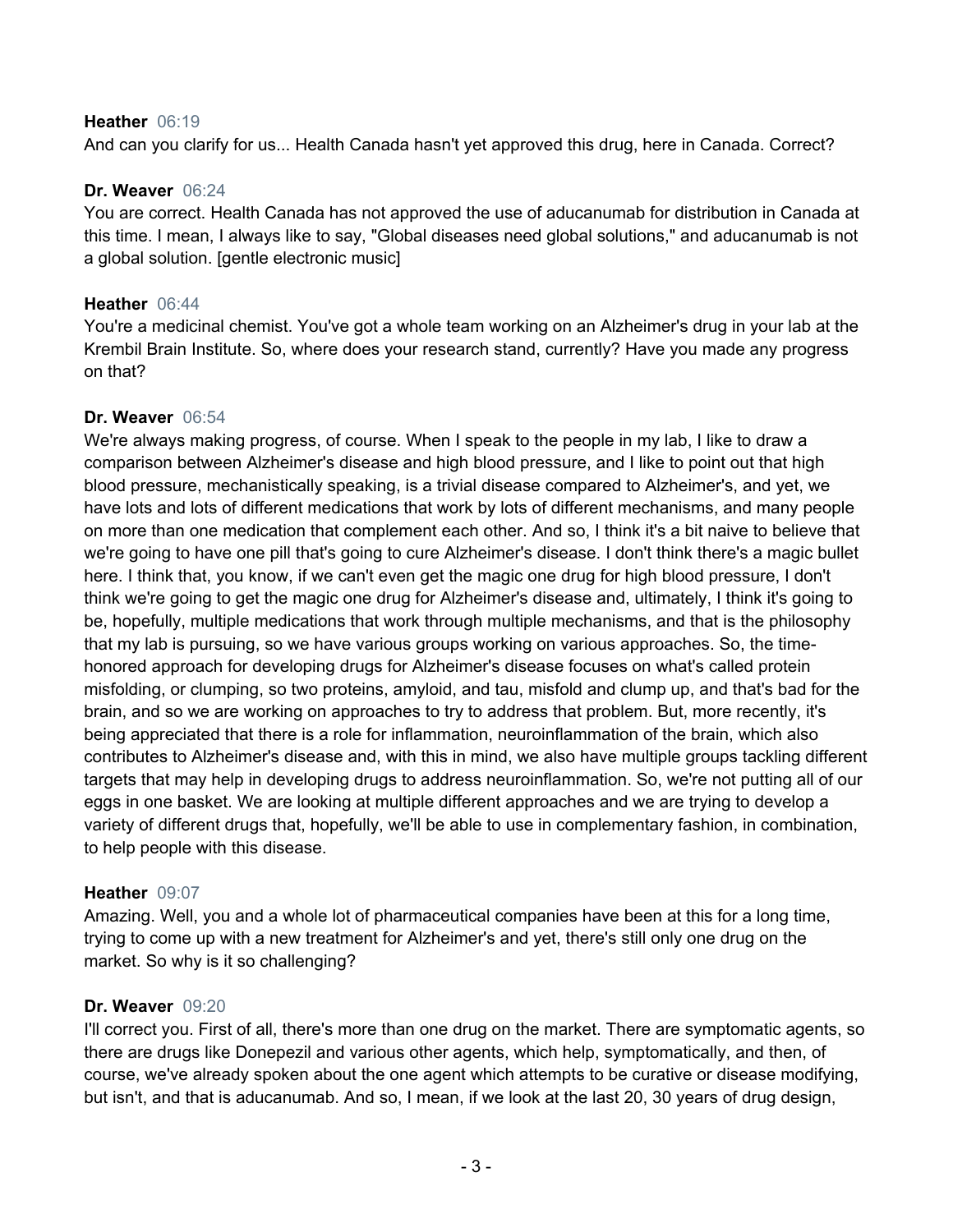drug development, and clinical trials in the area of Alzheimer's and dementia, it really is a long track record of failure - failure after failure - and there's lots of reasons for this. I think, first and foremost, it's just the overwhelming complexity of the problem. The brain, as I've mentioned, is the most complicated entity in the universe and, arguably, Alzheimer's is the most complex disease of the brain. And then, if you add into this, trying to develop drugs for this, you have to develop drugs that can get into the brain and, given the patient population that we're targeting, older individuals, these have to be very safe drugs, so there's just a whole lot of complex issues that have to be dealt with, that really are quite formidable. So, first and foremost is the issue of complexity. The second major contributing issue, from my mind, is funding or, more importantly, lack thereof. Diseases like cancer get 10 times the amount of funding that dementia and Alzheimer's get. This is a complex problem, and we need as many brains as we can working on it, but scientists tend to go where the money is, [chuckling] much like Willie Sutton, the robber, and you go where the money is, and the money isn't in Alzheimer's disease. So, you know, I really think that society, as a whole, needs to appreciate the significance of this disorder, and put a bit more of its weight behind it.

# **Heather** 11:32

So, what about diagnostics? You mention that, if we can actually diagnose the disease earlier, we may be more successful in the future with treatments down the road. There's a new blood test available in the US right now to diagnose Alzheimer's disease. How groundbreaking is this? And what does it mean for patients?

## **Dr. Weaver** 11:50

Excellent question, and I get this one a lot. If we look, traditionally, at trying to diagnose Alzheimer's disease, you know, traditionally, it's been-- spell the word "world" backwards. I've done that one so many times, I'm doing it in my sleep, and we've always said, "Oh, what we would give for a blood test." Well, a blood test has appeared, and it certainly is available in the United States, and this is a blood test that looks for the presence of this protein called amyloid in the blood. And does it diagnose Alzheimer's disease, 100%? No. What it does is it gives additional information to the clinician, and it helps that individual gather more and more information about the patient, and so it really enables us not to diagnose the disease so much as to assign a probability that the person has the disease or will get the disease. So, once again, just as I mentioned, aducanumab is a major step forward. This blood test is another major step forward, and, you know, it really speaks to the fact that we are so far ahead of where we were 30 years ago, with so many things happening, that, you know, I think that this is an area where there's a tremendous amount of optimism. The future's bright. [gentle, uplifting music]

# **Heather** 13:27

Well, let's talk about the caregivers because you're meeting with these patients, you're meeting with their families. Caregivers are often the unsung heroes dealing with Alzheimer's and dementia head on. So, let's hear from Patty Kim, the daughter of one of your patients about her experience.

### **Patty** 13:43

Caring for someone with Alzheimer's, it's, I would say it's phasic. I have, I guess, periods of chaos and then interludes of some stability. Juggling my roles as being a wife, a mom to two growing children, doing my best at work, and trying to find time to self-care, [chuckles] it's certainly not easy, and, you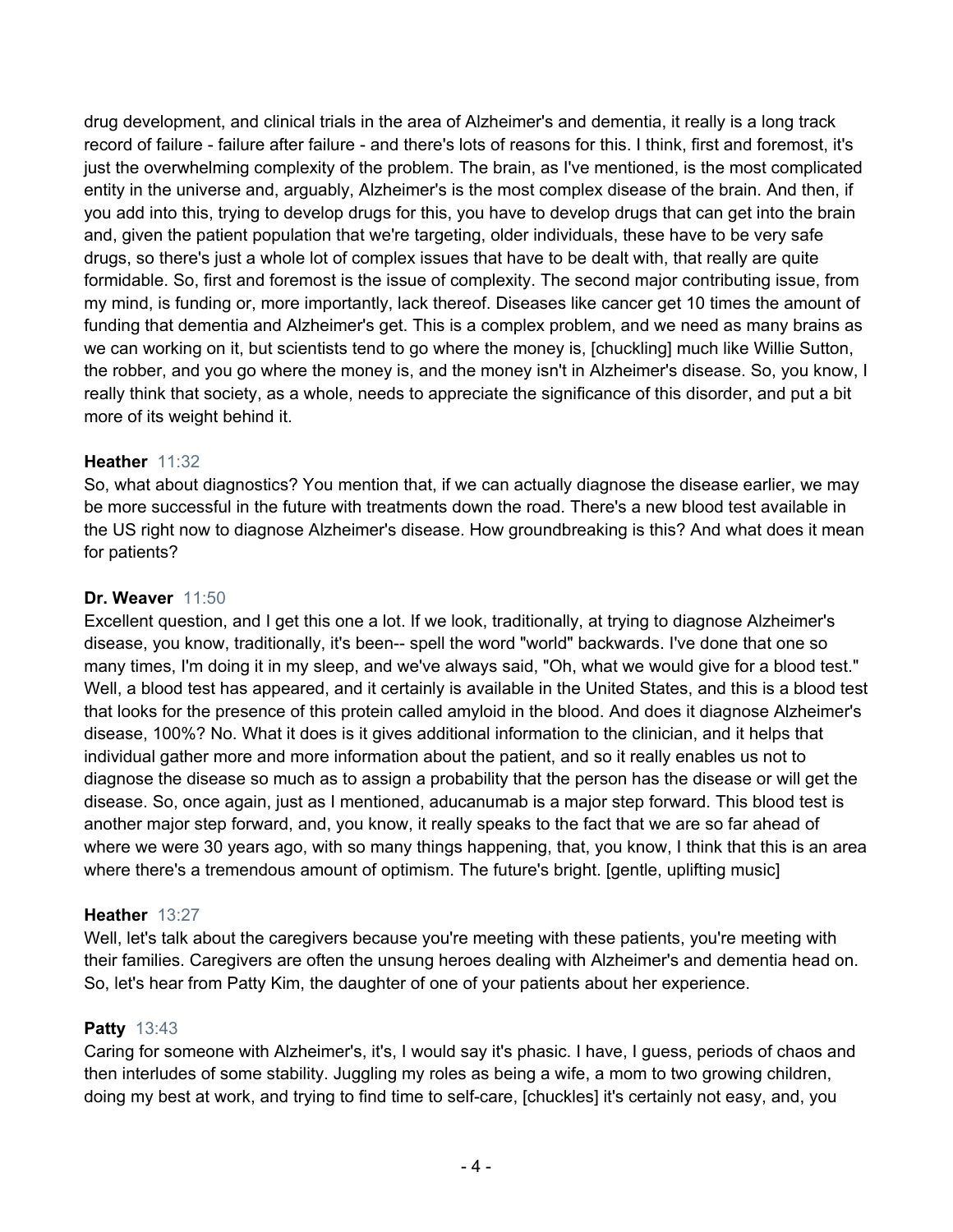know, you're out of control. But everybody goes through this, and I have to remind myself, I'm not the first, not the last. I remind myself that this hurts so much because I love her so much.

## **Heather** 14:38

I've often heard you say that Alzheimer's is a diagnosis of a family, not just an individual. So how common is Patty's story?

## **Dr. Weaver** 14:45

Patty's story is common, very common. Certainly, when I meet with patients and their families, the suffering is certainly spread throughout everyone. Their loved one, be it their mother, their father, whoever, is not the person that they remember. It's not the person who, you know, was their mom or their dad when they were growing up. This is a different person. This is a person who can't recognize friends, can't share fond memories, and, you know, it's painful - very painful - emotionally, to watch a family member go through this, and so, yeah, Alzheimer's is not a disease of individuals. It's a disease of families.

## **Heather** 15:31

A lot of people want to know about prevention. Is there a way to prevent or delay the onset of the disease? So, what can the average person do to reduce their risk of getting it?

## **Dr. Weaver** 15:41

Going back to earlier, when I talked about a comparison with high blood pressure, we recognize that sometimes subtle changes in lifestyle factors are a help, and, you know, people go, "Well, Alzheimer's is just so complex. That's, you know, that's wishful thinking." It is not wishful thinking. Since Alzheimer's is such a devastating disease, it's absolutely crucial that we do our utmost not to get it, and the sooner you start avoiding the risk factors, the better. It's never too late, but you should start as soon as you can. And, there was a very important paper in the summer of 2020, published in the prestigious medical journal called The Lancet, which listed 12 risk factors associated with Alzheimer's disease, and the statement is made that probably we could reduce Alzheimer's by about 40% if we could just deal effectively with these risk factors, and these risk factors include smoking, obesity, alcohol abuse, head trauma, exposure to air pollution, physical inactivity, hard of hearing or deafness, high blood pressure, social isolation, depression, diabetes, and a low education rate. We can do a lot about these. These are risk factors that can be addressed. I mean, the areas of smoking, obesity, alcohol abuse, head trauma, these are all things that, you know, are within our reach and that we can do, and I would really like to see the government buy into this and to do public education programs, and to make people aware that, you know, with some simple measures, you can substantially reduce your risk. [gentle electronic music]

### **Heather** 17:44

What are the signs and symptoms to watch out for? When is it actually time to worry?

### **Dr. Weaver** 17:49

That's another question that I get a lot, and, you know, let's face it, we all forget things, we all misplace things, and I don't want people to suddenly go out and go, "Oh, no! This is the first steps!" Forgetting things is normal. But what are the early signs? Well, first and foremost, it's problems with your short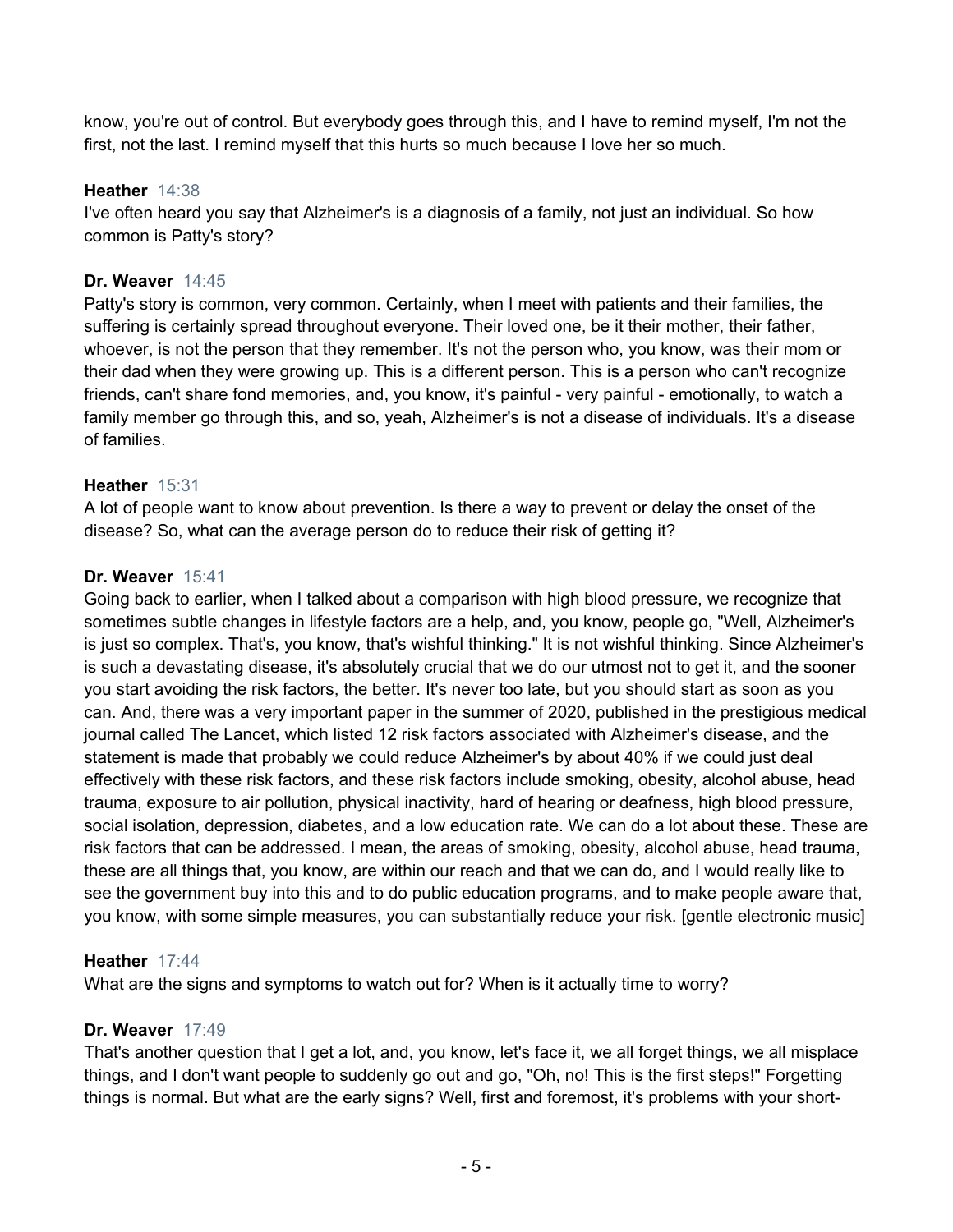term memory, and of sufficient magnitude that it really has an effect on your day-to-day living, your dayto-day activities, and may involve misplacing objects, misplacing items, so this is a short-term memory problem that has an impact. Another symptom or sign that is quite relevant is difficulties with familiar tasks, something that the person has done every day, and they've done it for years, and now they're struggling to do it, and that's a change. Next, there's problems with planning or problem solving. An issue which they would normally be able to sort through or a task that has multiple stages, they just can't do it anymore. They stumble. Next are issues around language, so word substitution, or using the incorrect words. I frequently ask patients, you know, "Are you having problems stumbling with your words?" And then, I think a final area of early signs and symptoms relate to their ability to process time and space. Do they get lost in their own house? Do they get up to go to the washroom in the middle of the night and get lost on the way to the bathroom? Do they forget the day? You ask them, "What year is it?" and they smile, going, "Well, that's a silly question. Of course, I know what year it is," and they give you a year that was, say, 10 years past. So, all those sorts of things are, collectively, signs and symptoms that indicate that perhaps it's time to have a conversation with your health care provider.

## **Heather** 19:55

Dr. Weaver, you have been studying Alzheimer's and treating patients for more than 30 years. Do you still feel hopeful, even optimistic about the future of Alzheimer's research, and for your patients?

# **Patty** 20:07

I have more optimism now than I've ever had in my career. I think that the future is really bright, and I know people go, "Well, you know, 30 years ago, we didn't have anything, and we still don't really have anything, so, you know, what progress has been made?" Tremendous progress has been made. First of all, we realize now that Alzheimer's is a disease like any other disease. You don't have to say, "Dear old mom or dad, they're getting a little senile," and sort of hide them away. That's not the case. We also recognize that not all dementia is Alzheimer's disease, but certainly all Alzheimer's disease is dementia, and we have the ability to recognize certain subtypes. We have the ability now to recognize what frequently happens along with dementia, such as depression, and the ability to treat some of those so that we can improve an individual's quality of life and, as we've been talking about, hey, aducanumab means that we are moving in the right direction towards therapeutics that might be meaningful, and we have a blood test, a blood test that's also moving in the right direction. Didn't have any of this even three, four years ago, and so, I think, now is the time to be optimistic, and I think that we're going to see substantial changes in the next four to five years. People don't think that Alzheimer's is a sexy disease, and this has something to do with the funding of it, and they go, "Oh, you know, it's a disease that affects 90-year-olds so, like, why do I care?" I was actually reading The Economist magazine just this morning, and they had an article which stated, if we look at the last 20 years, tremendous progress has been made in the treatment of cancer, of heart disease, and the orthopedic surgeons have made huge advances in putting new joints in, but we have completely failed at brain diseases, in general, and dementia, in particular. What the future of healthcare is, is an overwhelming number of elderly people with functioning bodies and non-functioning minds. That's the future, and we have to do something about it now, because the socioeconomic impact of that is going to be huge. And, the other thing is, is that I think people need to appreciate that their lives will be affected by this, even if they don't get it, because, you know, if we live long enough, we'll all be touched by Alzheimer's disease or dementia.